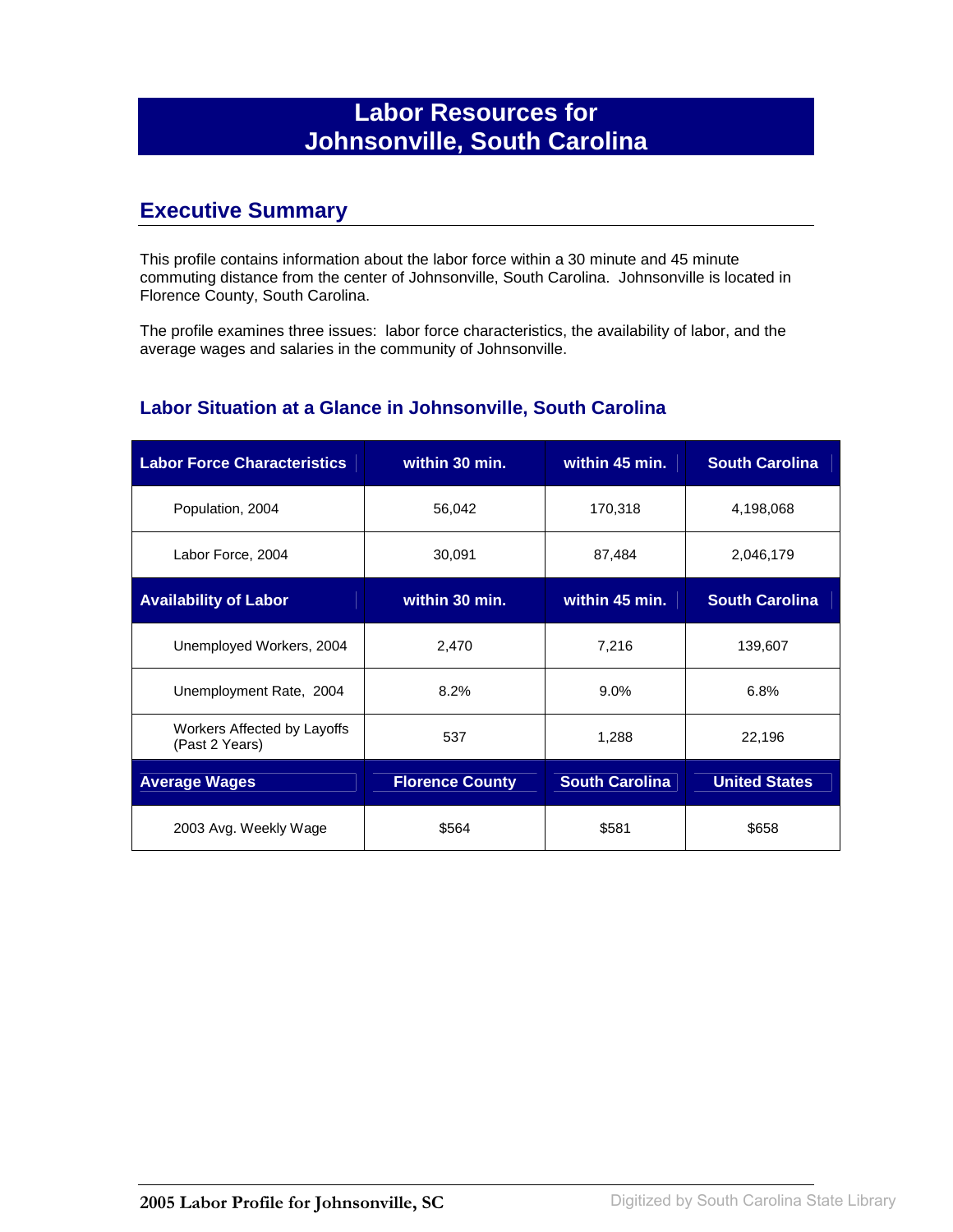## **Labor Force Characteristics for Johnsonville, South Carolina**

The composition and size of a community's labor force is linked very closely with demographic and economic conditions and trends in the region. The following labor force profile provides basic information on the population base and labor force characteristics so that the reader can better assess labor force conditions in the community.

| <b>Labor Force</b>                 |                              |                                                |                          |
|------------------------------------|------------------------------|------------------------------------------------|--------------------------|
|                                    | 30 min.<br><b>Drive time</b> | 45 min.<br>Drive time                          | <b>South</b><br>Carolina |
| Labor Force<br>2004                | 30,091                       | 87,484                                         | 2,046,179                |
| Change since<br>2000               | 3,796                        | 7,236                                          | 49,079                   |
|                                    |                              | <b>Population</b>                              |                          |
| Population 2004                    | 56,042                       | 170,318                                        | 4,198,068                |
| Change since<br>2000               | 5,065                        | 16,540                                         | 186,056                  |
| Projected<br>2010                  | 81,507                       | 278,718                                        | 4,446,704                |
|                                    |                              | <b>Gender Distribution</b>                     |                          |
| Male                               | 26,950                       | 82,578                                         | 2,040,261                |
| Female                             | 29,092                       | 87,740                                         | 2,132,454                |
|                                    |                              | <b>Age Distribution</b>                        |                          |
| Ages 20-34                         | 11,191                       | 33,747                                         | 875,330                  |
| Ages 35-49                         | 11,864                       | 36,043                                         | 925,330                  |
| Ages 50-64                         | 10,349                       | 31,872                                         | 739,980                  |
| $20 - 54$<br>*Prime Working<br>Age | 27,143                       | 81,991                                         | 2,084,880                |
|                                    |                              | <b>Highest Level of Educational Attainment</b> |                          |
| <b>High School</b>                 | 17,104                       | 52,818                                         | 778,054                  |
| Some College                       | 9,889                        | 31,724                                         | 500,194                  |
| Associate<br>Degree                | 3,408                        | 10,550                                         | 173,428                  |
| <b>Bachelors</b><br>Degree         | 6,982                        | 20,973                                         | 351,526                  |
| Post Bachelor                      | 3,507                        | 10,365                                         | 178,529                  |

\*Prime working age group: People between the ages of 18-54 are often referred to as the prime working age group. In staffing a new facility, prudent managers often prefer to staff its production work force with workers whose ages form a normal distribution curve. This provides for stability, flexibility and continuity of knowledge.

Source: 2004 Estimates Based on 2000 U.S. Census of Population and Woods and Poole, 2003 Edition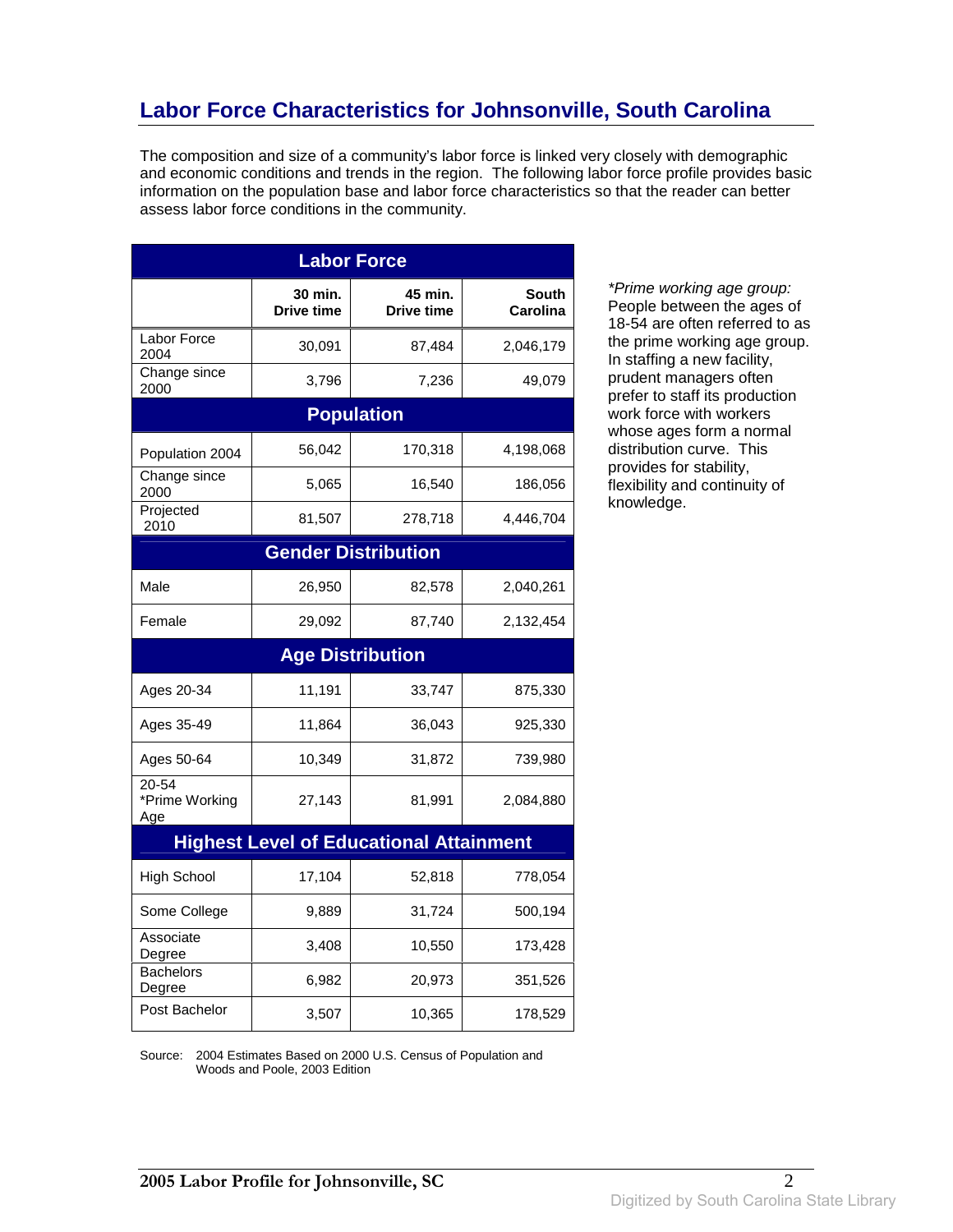# **Employment Characteristics for Johnsonville, South Carolina**

| <b>Total Employment</b>                                                     |        |        |           |
|-----------------------------------------------------------------------------|--------|--------|-----------|
| 30 min.<br>45 min.<br>South<br>Drive time<br>Carolina<br>Drive time<br>Year |        |        |           |
| 2004                                                                        | 27.621 | 80,268 | 1,906,571 |

Total Employment data include all full and part-time wage and salaried workers in the area. These people may or may not reside in the area.

| <b>Monthly Employment by Sector</b><br><b>In Florence County</b>                  |                       |                       |                |
|-----------------------------------------------------------------------------------|-----------------------|-----------------------|----------------|
| Sector                                                                            | 30 min.<br>Drive time | 45 min.<br>Drive time | South Carolina |
| Agriculture, Forestry, Fishing and Hunting                                        | 189                   | 753                   | 12,379         |
| <b>Mining</b>                                                                     | 21                    | 85                    | 1,603          |
| <b>Utilities</b>                                                                  | 34                    | 258                   | 11,891         |
| <b>Construction</b>                                                               | 1,641                 | 6,369                 | 111,730        |
| <b>Manufacturing</b>                                                              | 5,251                 | 16,089                | 275,573        |
| Wood product manufacturing                                                        | 217                   | 597                   | 8,371          |
| Nonmetallic mineral product manufacturing                                         | 119                   | 399                   | 9,155          |
| Primary metal manufacturing                                                       | 11                    | 100                   | 6,317          |
| Fabricated metal product manufacturing                                            | 601                   | 1,712                 | 27,357         |
| Machinery manufacturing                                                           | 417                   | 1,111                 | 21,278         |
| Computer and electronic product<br>manufacturing                                  |                       | 91                    | 7,666          |
| Electrical equipment and appliance mfg.                                           | 68                    | 278                   | 10,748         |
| Transportation equipment manufacturing                                            | 506                   | 1,660                 | 30,932         |
| Furniture and related product manufacturing                                       | 23                    | 123                   | 4,225          |
| Miscellaneous manufacturing                                                       | 53                    | 229                   | 7,846          |
| Food manufacturing                                                                | 232                   | 670                   | 17,832         |
| Beverage and tobacco product<br>manufacturing                                     | 6                     | 31                    | 1,445          |
| Textile mills                                                                     | 311                   | 1,178                 | 40,207         |
| Textile product mills                                                             | 136                   | 376                   | 9,724          |
| Apparel manufacturing                                                             | 185                   | 579                   | 5,321          |
| Paper manufacturing                                                               | 200                   | 558                   | 14,710         |
| Printing and related support activities                                           | 56                    | 248                   | 7,327          |
| Petroleum and coal products manufacturing                                         |                       | 3                     | 288            |
| Chemical manufacturing                                                            | 651                   | 1,553                 | 21,659         |
| Plastics and rubber products manufacturing                                        | 126                   | 530                   | 23,054         |
| <b>Wholesale Trade</b>                                                            | 1,350                 | 3,998                 | 62,523         |
| <b>Retail Trade</b>                                                               | 4,362                 | 15,165                | 224,031        |
| <b>Transportation and Warehousing</b>                                             | 587                   | 1,963                 | 46,941         |
| <b>Education and Health Services</b>                                              | 7,435                 | 21,422                | 156,232        |
| <b>Leisure and Hospitality</b>                                                    | 3,497                 | 14,885                | 192,748        |
| <b>Professional and Business Services</b><br>2003 Covered Wesse CC Employment Coo | 2,407                 | 8,824                 | 186.481        |

Source: 2003 Covered Wages, SC Employment Securities Commission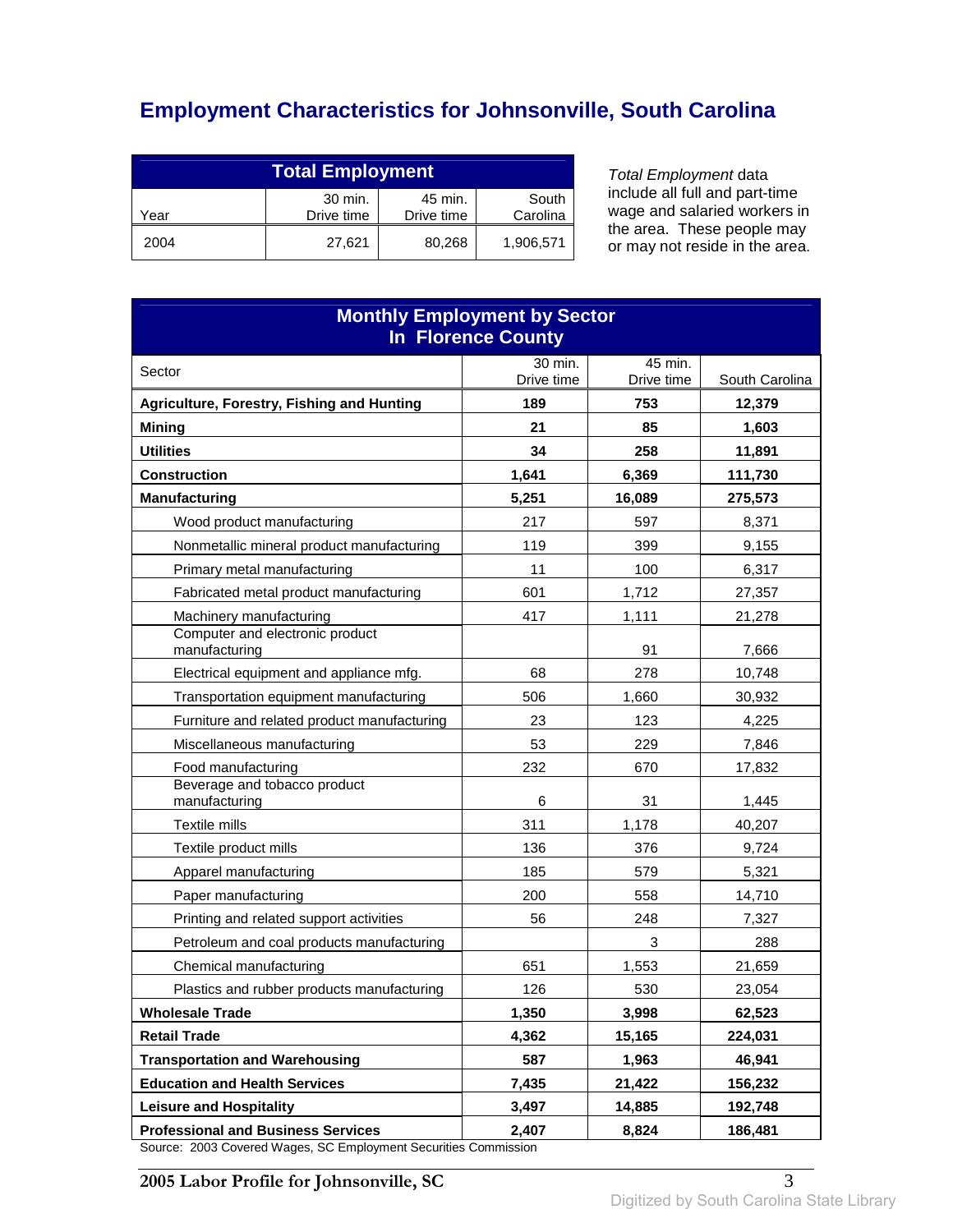| <b>Largest Industries by Total Employment</b><br><b>In Florence County, SC</b> |              |                                |            |           |
|--------------------------------------------------------------------------------|--------------|--------------------------------|------------|-----------|
| <b>Company Name</b>                                                            | City         | <b>Primary Product/Service</b> | Employment | Date Est. |
| Honda of South Carolina<br>Mfg Inc                                             | Timmonsville | All terrain vehicles           | 1500       | 1997      |
| Nan Ya Plastics Corp                                                           | Lake City    | Polyester staple fiber         | 970        | 1989      |
| <b>ESAB Welding &amp; cutting</b><br>products                                  | Florence     | Welding & cutting systems      | 900        | 1985      |
| Wellman Inc                                                                    | Johnsonville | Polyesters                     | 750        | 1954      |
| Wellman Inc                                                                    | Florence     | Nylon & polyester staple fiber | 632        | 1954      |
| Smurfit Stone Container<br>Corp                                                | Florence     | Kraft linerboard               | 546        | 1963      |
| <b>GE Medical Systems</b>                                                      | Florence     | Magnets for medical diagnostic | 400        | 1983      |
| Nucor Corp-Vulcraft Div                                                        | Florence     | Steel joists & girders         | 380        | 1962      |
| Crenlo LLC                                                                     | Florence     | Machinery cabs                 | 320        | 2001      |
| DuPont Teijin Films                                                            | Florence     | Polyester film                 | 301        | 1961      |
| Maytag-Florence Cooking<br>Products                                            | Florence     | <b>Household Appliances</b>    | 294        | 1989      |
| Roche Carolina Inc                                                             | Florence     | Pharmaceuticals R&D            | 290        | 1992      |
| <b>ACS Technologies</b>                                                        | Florence     | Customized software            | 250        | 1978      |
| <b>Florence Concrete</b><br><b>Products Co</b>                                 | Florence     | Precast prestress concrete     | 225        | 1955      |
| Pepsi Cola Bottling Co of<br>Florence                                          | Florence     | Bottled soft drinks            | 217        | 1936      |
| W Lee Flowers &<br>Company                                                     | Scranton     | Grocery food distribution      | 210        | 1923      |
| <b>McCall Farms Inc</b>                                                        | Effingham    | Canned vegetables              | 210        |           |
| <b>Morning News</b>                                                            | Florence     | Newspaper                      | 208        | 1923      |
| International Knife & Saw<br>Inc                                               | Florence     | Knives & saws                  | 200        | 1960      |
| Delta Mills Marketing Co                                                       | Pamplico     | Synthetic woven fabric         | 200        | 1966      |

#### **Employer-Employee Relationship**

Employer-employee relations in South Carolina are very stable and the state consistently ranks as one of the least unionized in the nation. In 2004, only 4.5 percent of the state's workers were members of a labor union. Additionally, the state has consistently had one of the lowest work stoppage rates in the United States. On average, less than .01 percent of working time was lost due to strikes in manufacturing and non-manufacturing industries combined.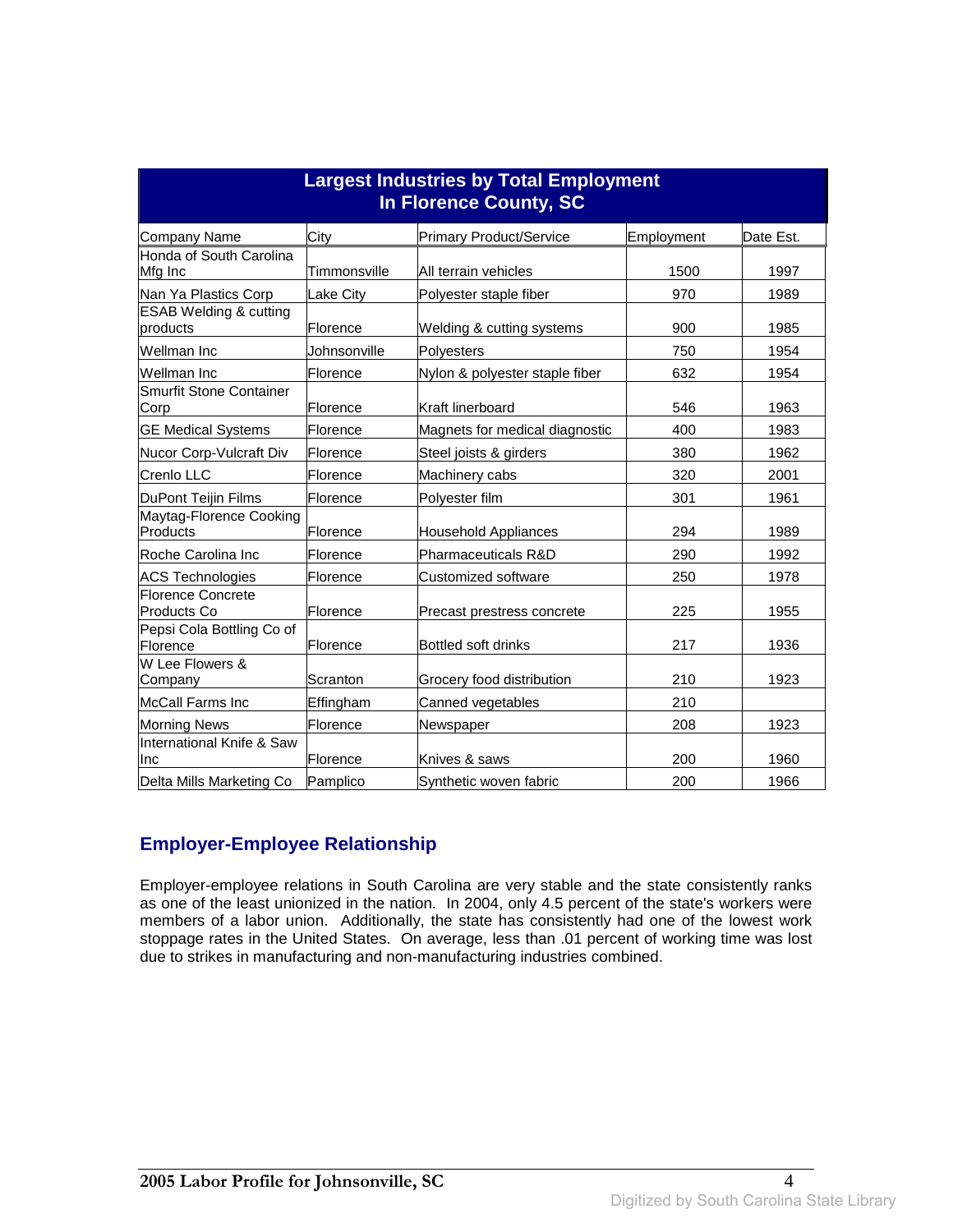### **Labor Force Participation & Unemployment**

| <b>Labor Force Participation &amp; Unemployment</b> |                       |                       |                |  |
|-----------------------------------------------------|-----------------------|-----------------------|----------------|--|
| Year                                                | 30 min.<br>Drive time | 45 min.<br>Drive time | South Carolina |  |
| Labor Force<br>(2004)                               | 30,091                | 87,484                | 2,046,179      |  |
| Labor Force<br>Change from 2000                     | 3.796                 | 7,236                 | 49,079         |  |
| Labor Force<br><b>Participation Rate</b>            | 54%                   | 51%                   | 49%            |  |
| Unemploy-<br>ment (2004)                            | 2,470                 | 7,216                 | 139.607        |  |
| Unemployment<br>Rate                                | 8.2%                  | 9.0%                  | 6.8%           |  |

The labor force participation rate is the percentage which results from dividing the labor force count by the total population.

Unemployment reflects the total number of persons who do not have a job and are actively seeking employment.

#### **Other Potential Sources of Labor Supply**

| <b>Total Jobs Lost</b><br><b>Due to Mass Closings and Layoffs</b><br><b>Past Two Years</b> |                       |                       |                |
|--------------------------------------------------------------------------------------------|-----------------------|-----------------------|----------------|
| Sector                                                                                     | 30 min.<br>Drive time | 45 min.<br>Drive time | South Carolina |
| Total                                                                                      | 537                   | 1,288                 | 22,196         |
| Manufacturing                                                                              | 536                   | 1,277                 | 19,196         |
| <b>Distribution</b>                                                                        |                       |                       | 1,213          |
| Service                                                                                    |                       | 9                     | 1,745          |
| Other                                                                                      |                       |                       | 42             |

Recent closings and layoffs are a rich source of skilled and experienced labor for companies seeking to locate or expand in a given area. Industries in which layoffs and closings occur can provide some indication of the skills and knowledge-base of many unemployed and underemployed workers in a region.

| <b>Commuters to Other Areas</b> |                       |                       |                |
|---------------------------------|-----------------------|-----------------------|----------------|
|                                 | 30 min.<br>Drive time | 45 min.<br>Drive time | South Carolina |
| Commuters to<br>other areas     | 4.896                 | 14.406                | 31,833         |

Source: 2000 U.S. Census of Population

 Workers commuting to places outside their resident are a significant source of experienced labor for new and expanding industries. These workers may be willing to consider an opportunity for employment nearer their place of residence.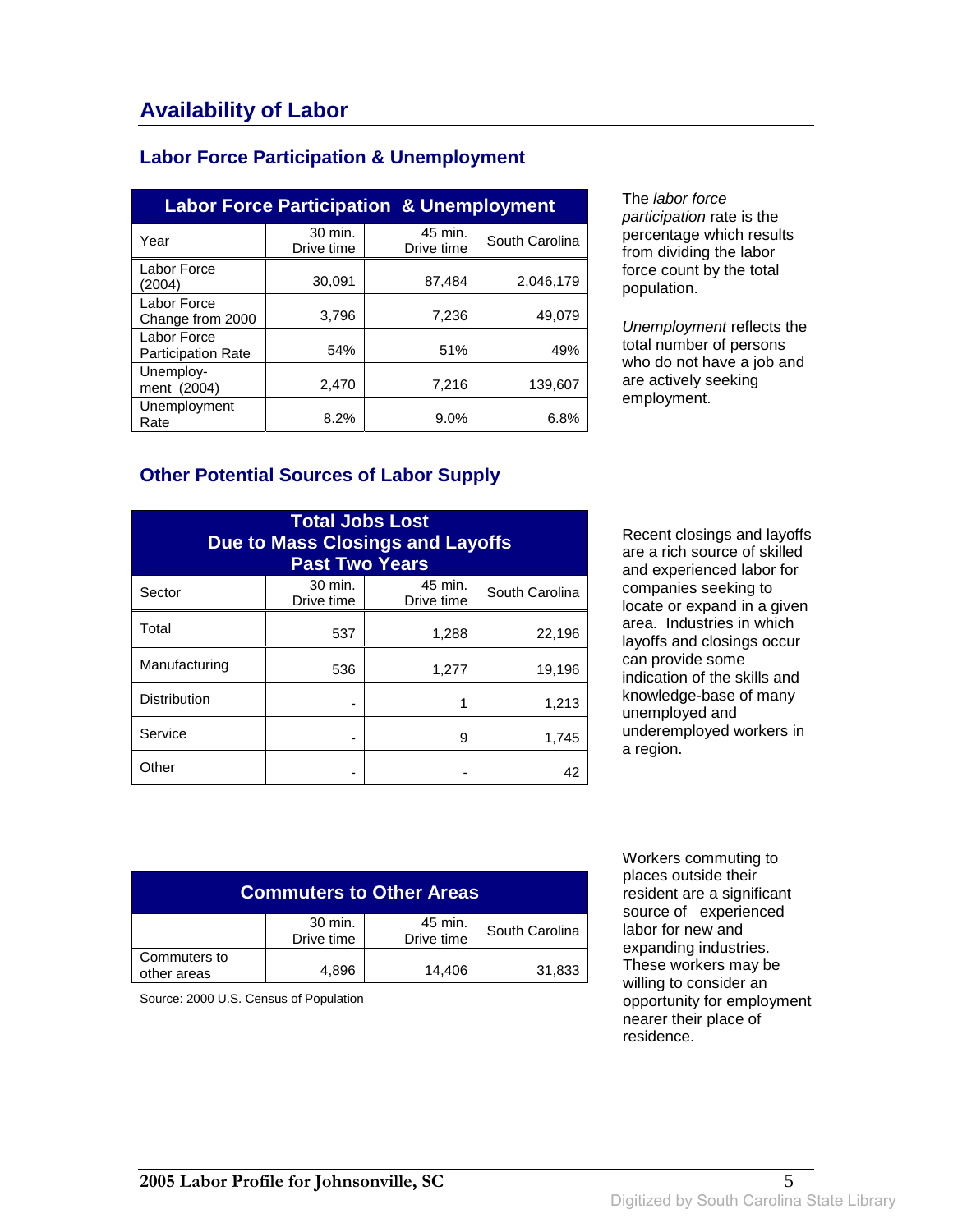### **Recent Graduates of South Carolina's Colleges and Universities**

| <b>Certificates/Degrees Conferred</b><br><b>From Technical Colleges</b><br>in Select Degrees Within 45 Minute Drive Time of Florence County, SC |                                                        |  |  |
|-------------------------------------------------------------------------------------------------------------------------------------------------|--------------------------------------------------------|--|--|
| Degree Area                                                                                                                                     | Two Year Certificates/Degrees Conferred<br>2002 - 2004 |  |  |
| Computer and Information Sciences (Total)                                                                                                       | 50                                                     |  |  |
| Data Processing Technology                                                                                                                      | 42                                                     |  |  |
| Engineering Technologies (Total)                                                                                                                | 48                                                     |  |  |
| Electrical , Electronic & Communications                                                                                                        | 24                                                     |  |  |
| Mechanical Engineering/Tech                                                                                                                     | $\star$                                                |  |  |
| Mechanic & Repair Technologies (Total)                                                                                                          | 122                                                    |  |  |
| Industrial Electronics                                                                                                                          | 15                                                     |  |  |
| <b>HVAC</b>                                                                                                                                     | 56                                                     |  |  |
| Precision Production (Total)                                                                                                                    | 71                                                     |  |  |
| Machine Tool Technology/Machinist                                                                                                               | 28                                                     |  |  |

| <b>Graduation From South Carolina's</b><br><b>Four Year Colleges and Universities</b><br><b>In Select Degrees</b> |                  |                               |  |
|-------------------------------------------------------------------------------------------------------------------|------------------|-------------------------------|--|
|                                                                                                                   |                  | Degrees Conferred (2002-2004) |  |
|                                                                                                                   | <b>Bachelors</b> | Post- Grad                    |  |
| Computer and Information<br>Science (Total)                                                                       | 910              | 108                           |  |
| <b>Computer Engineering</b>                                                                                       | 150              | 149                           |  |
| <b>Computer Programming</b>                                                                                       | 12               | 5                             |  |
| Engineering & Related<br>Technologies (Total)                                                                     | 1,316            | 786                           |  |
| <b>Chemical Engineering</b>                                                                                       | 136              | 38                            |  |
| <b>Electrical Engineering</b>                                                                                     | 257              | 150                           |  |
| Industrial Engineering                                                                                            | 78               | 44                            |  |
| <b>Mechanical Engineering</b>                                                                                     | 268              | 95                            |  |
| Business Admin &<br>Management                                                                                    | 4,754            | 1,018                         |  |
| International Business/Trade                                                                                      | 178              | 276                           |  |

Source: South Carolina Commission on Higher Education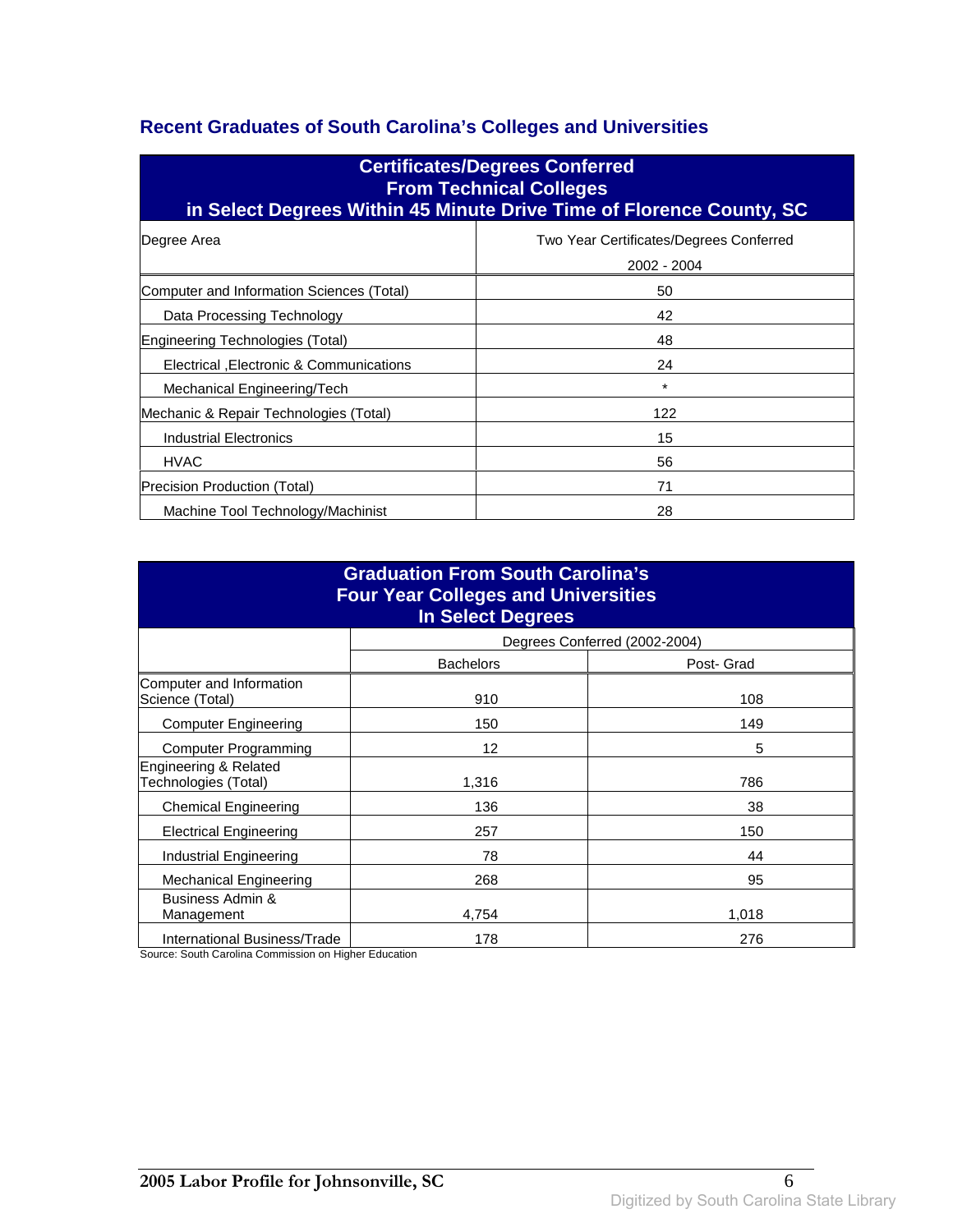## **Wages and Salaries**

| <b>Average Wage and Salary</b><br><b>Comparison</b> |                    |                |                      |
|-----------------------------------------------------|--------------------|----------------|----------------------|
| Sector                                              | Florence<br>County | South Carolina | <b>United States</b> |
| Avg. Weekly<br>Wages*                               | \$564              | \$581          | \$658                |
| Avg. Annual<br>Salary*                              | \$29,338           | \$30,240       | \$37,508             |
| Avg. Hourly Prod.<br>Wages**                        | N/A                | \$14.73        | \$16.14              |

\*Covered Wages and Employment, 2003, SC Employment Securities Commission

\*\* Employment & Earnings, 2004, U.S. Department of Labor

| <b>Average Annual Salary</b><br><b>Manufacturing Sectors, 2004</b> |                        |                |  |
|--------------------------------------------------------------------|------------------------|----------------|--|
| Sector                                                             | <b>Florence County</b> | South Carolina |  |
| <b>Manufacturing Total</b>                                         | \$37,815               | \$39,027       |  |
| Wood product                                                       | \$26,206               | \$30,808       |  |
| Nonmetallic mineral product                                        | \$27,163               | \$39,031       |  |
| Primary metal                                                      | ***                    | \$49,695       |  |
| Fabricated metal product                                           | \$47,045               | \$37,533       |  |
| Machinery                                                          | \$39,997               | \$39,952       |  |
| Computer and electronic product                                    | ***                    | \$40,186       |  |
| Electrical equipment and appliance                                 | ***                    | \$40,178       |  |
| Transportation equipment                                           | ***                    | \$44,099       |  |
| Furniture and related product                                      | \$41,887               | \$27,907       |  |
| <b>Miscellaneous</b>                                               | \$25,068               | \$34,350       |  |
| Food                                                               | \$29,493               | \$26,620       |  |
| Beverage and tobacco product                                       | ***                    | \$35,765       |  |
| <b>Textile mills</b>                                               | ***                    | \$31,898       |  |
| Textile product mills                                              | \$19,814               | \$25,618       |  |
| Apparel                                                            | \$12,762               | \$23,705       |  |
| Paper                                                              | \$57,515               | \$55,139       |  |
| Printing and related support<br>activities                         | \$20,748               | \$36,634       |  |
| Petroleum and coal products                                        | $\star$                | \$49,113       |  |
| Chemical                                                           | \$39,319               | \$50,870       |  |
| Plastics and rubber products                                       | \$43,918               | \$46,620       |  |

\*\*\*Indicates data suppressed

Source: Covered Wages and Employment, SC Employment Securities Commission